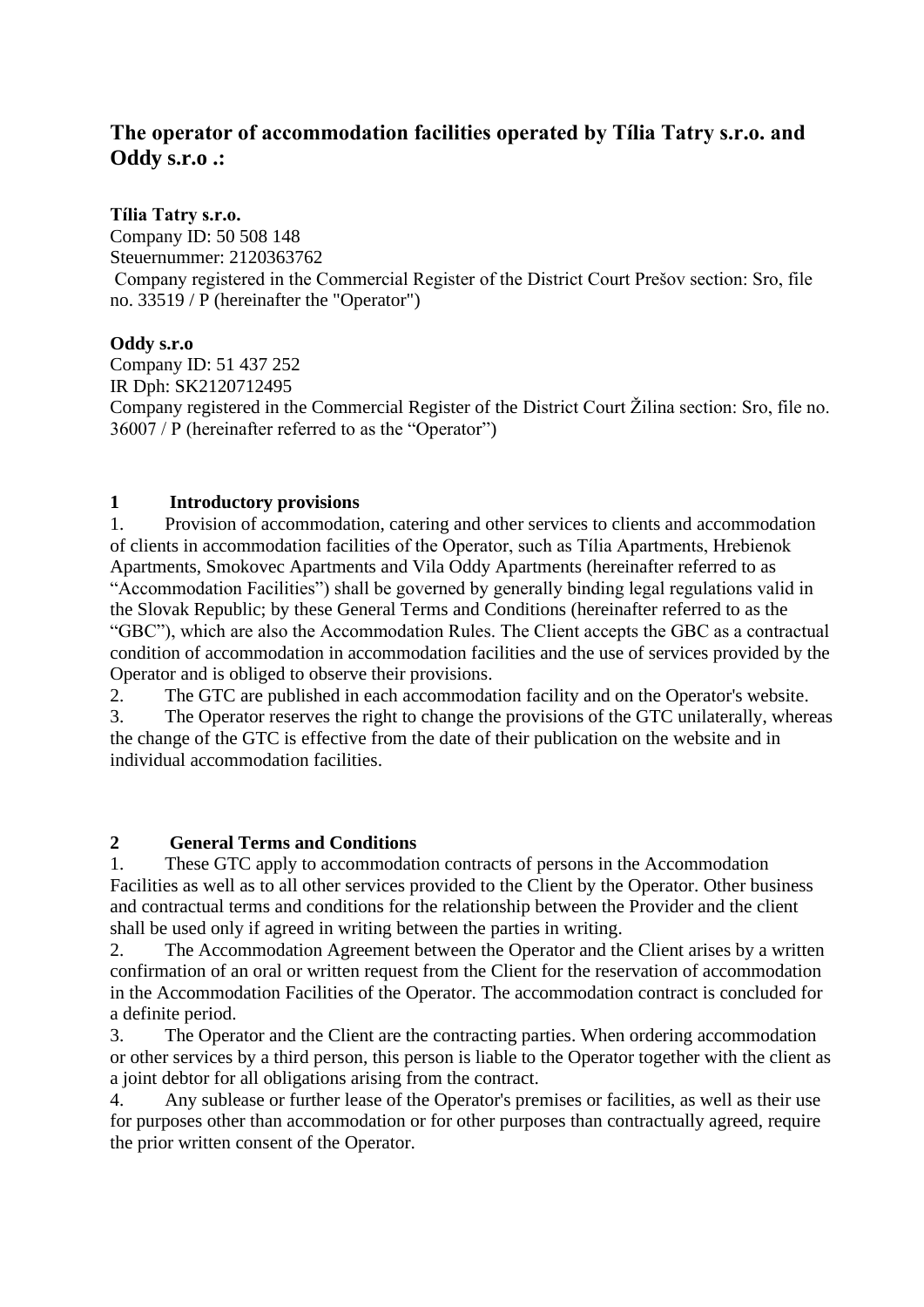#### **3. Conditions for providing accommodation services to clients**

1. The operator can only accommodate in accommodation facilities a client who is duly registered for accommodation. The client logs in to the landlord immediately upon arrival. The client is obliged to submit his / her identity card - identity card, passport or other valid identity document pursuant to Act No. 253/1998 Coll. on the Report of the Residence of Citizens of the Slovak Republic in the Register of Citizens of the Slovak Republic, as amended and pursuant to Act no. 18/2018 Z.z. on the protection of personal data, as amended.

2. The Client is obliged to provide all required data truthfully, completely and accurately.

3. Reservations may be made in their own name or for the benefit of a third party, and room keys may only be registered and issued in the presence of the person in whose name the reservation is registered.

4. In exceptional cases, the operator may offer the client accommodation other than the one agreed, unless it differs substantially from the accommodation agreed in the confirmed order.

5. Unless otherwise agreed with the client, reserved accommodation in accommodation facilities is available to the client from 14:00 on the agreed arrival date of the client. The client has no legal entitlement to earlier use of reserved accommodation in the resort.

6. In the case of shortcomings provided by the accommodation, respectively. the consumer shall exercise the right to claim without undue delay. After the warranty period expires, the right to claim expires. (When submitting a claim, the consumer shall provide proof of payment for the services whose errors are claimed)

7. Accommodation used by the client must be released on the agreed date of departure of the client and handed over by the client to the Operator no later than 10:00 am.

8. Accommodation shall be deemed to be released and handed over to the Client to the Operator after the Client has handed over all of his / her belongings, handed over the keys to the Operator and notified him / her of the cancellation. The operator reserves the right to check the rooms, the payment and possible consumption of the client within one hour of the release and handover of the room to the client.

9. The Operator may rent a booked accommodation type to which the Client has not moved before 22:00 on the agreed day of the Client's arrival, to a third party. This does not apply if a later arrival of the client has been explicitly agreed between the Operator and the client. In case of a pre-arranged arrival after 22:00, the Operator has the right to charge the client a late arrival fee of 20 $\epsilon$ .

10. If the Client asks the Provider to extend the agreed period of accommodation, the Provider may also offer the Provider a different type of accommodation at a different price than the one in which the Client was originally accommodated. The client is not entitled to accommodation in the type of accommodation in which he was originally accommodated or to another type of accommodation in accommodation facilities, if due to capacity or operational reasons the accommodation cannot be provided to the client.

11. The Client is entitled to use the services of accommodation facilities only if he / she agrees with the GBC. The Client is advised to familiarize themselves with these GTC before making a reservation. In case of repeated use of the services of the resort, the client is obliged to always get acquainted with the current wording of the GBC. By confirming the reservation, the client confirms that he / she is familiar with the Business Terms and Conditions and their annexes, agrees with them and undertakes to observe them.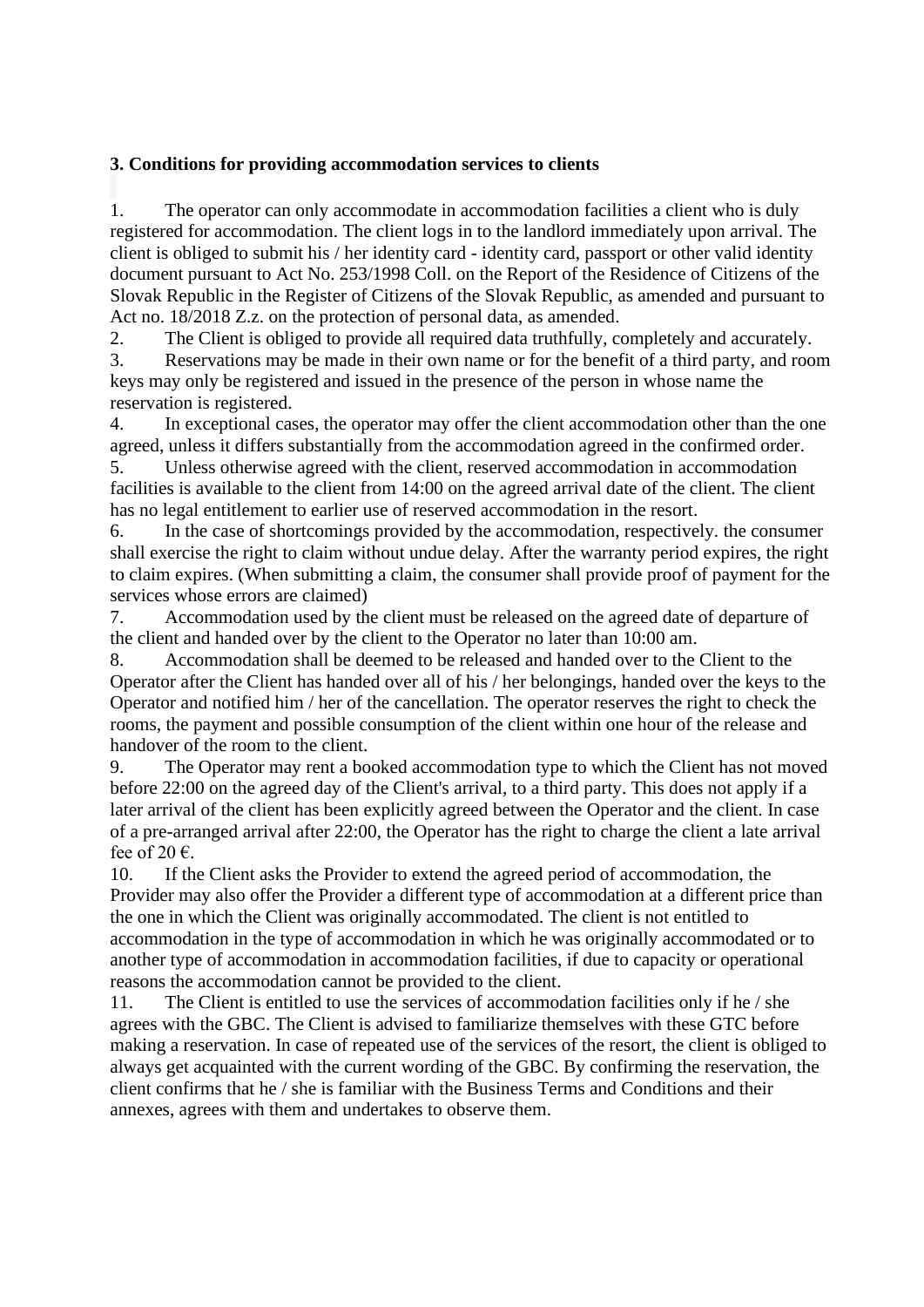#### **4. Payment for provided services**

1. Price list of services provided by the Operator is available on the Operator's website.

2. The price of a holiday stay in the accommodation includes: the price of accommodation, the price for parking, wi-fi connection.

3. Price of the recreational stay in the accommodation facilities of the Operator does not include: accommodation tax / local tourist tax - paid to the Operator on arrival  $1 \in \ell$  night / person.

4. Upon binding registration, the Operator is entitled to request an advance payment of 33% of the total amount from the client within 3 working days from the confirmation of the reservation. In case of non-cancellation, the client is obliged to pay 100% of the stay.

5. Operators accept both cash and non-cash payments (bank transfer or terminal payments).

6. Account number:

Tília Tatry s.r.o.

SK94 7500 0000 0040 2490 5005 SWIFT CEKOSKBX

Oddy s.r.o.

SK15 7500 0000 0040 2561 0647, SWIFT CEKOSKBX

7. The client is obliged to pay the agreed contractual prices according to the price list for accommodation and other services used by him.

8. If the client shortens his agreed stay in the resort, the Operator has the right to charge the client the full amount of the agreed price for the entire length of the agreed stay in the resort.

9. In the event that after the payment of the deposit is canceled by the Operator, the Operator shall refund the already paid deposit in accordance with the cancellation conditions, see. Article 6 of these GBT.

10. In the event that the Operator does not receive the payment for the stay, resp. written statement on the change of due date, reservation of the stay is canceled.

## **5. Responsibilities of the Client and the Operator**

1. The operator is not liable for damage to things brought and put away by clients in the premises of accommodation facilities. The Operator is not responsible for jewelery, money and other valuables.

2. The operator is not responsible for the forgotten and lost items of the client in the premises of the accommodation facilities. Found items are sent to the client by mail upon a written request from the client, who will pay all the costs associated with it. Found items The operator stores for one month.

3. The operator is not liable for any accidents during the stay. In case of illness or injury to the client, the Operator shall ensure the necessary medical assistance or transport to the hospital.

4. The client's duty is always to behave in such a way that his actions do not endanger his or her health or the health of other guests.

5. The Client shall be liable for any damage caused by the Client in full and shall be obliged to pay the entire amount of the damaged item without delay.

6. In the event of a gross violation of the accommodation conditions, including the vulgarity of the violence, inappropriate behavior, the client may be asked to leave the accommodation immediately without the right to return the already paid stay.

7. In accommodation facilities and throughout the premises, the Client may not move the Operator's equipment or make any modifications or interventions to the Operator's facilities without the Operator's consent.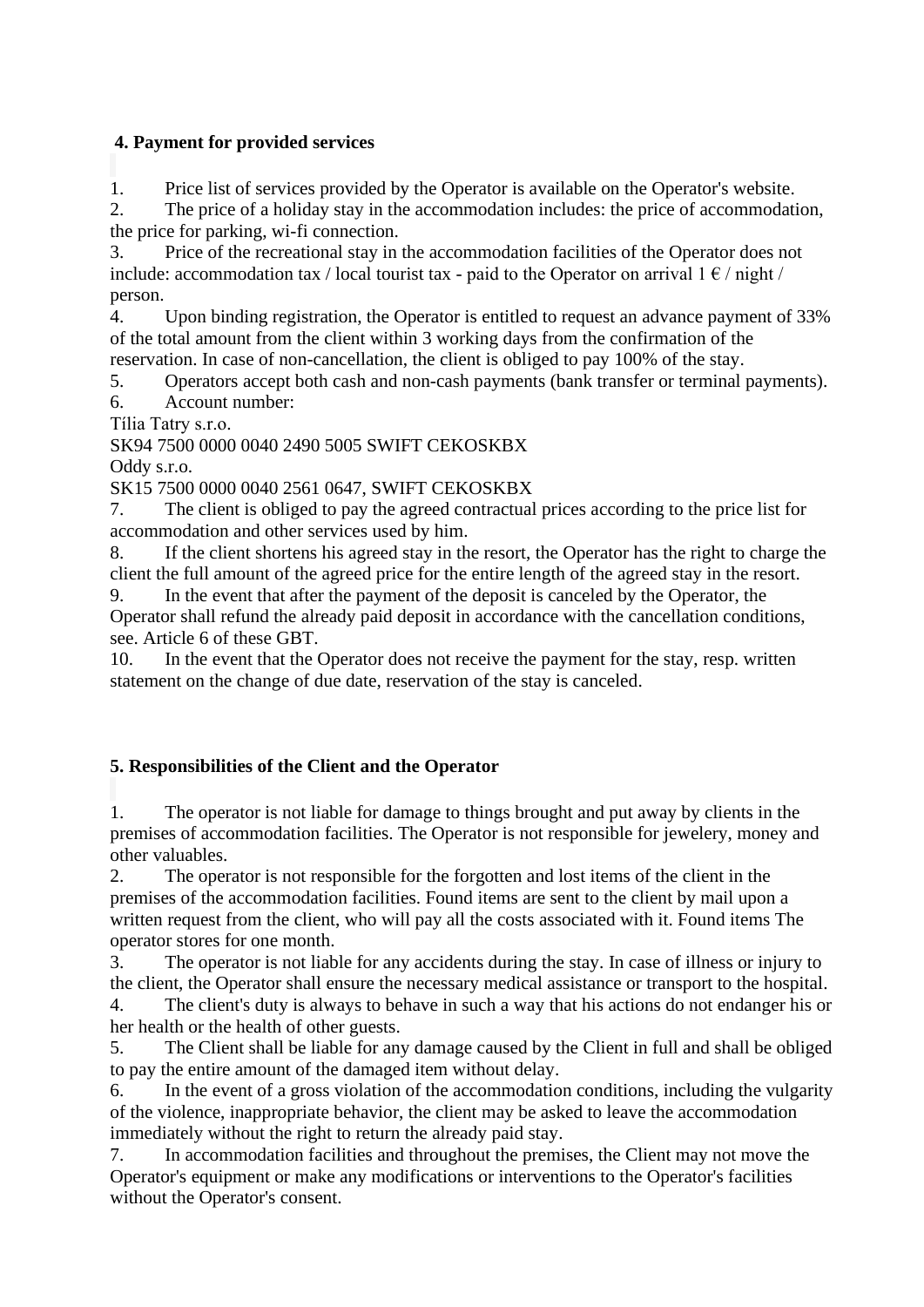8. In the accommodation facility, in the other premises of the Operator or in the premises of the accommodation facilities, the client may not use his own electrical appliances without the Operator's consent.

9. For security reasons, the client is not entitled to leave children under 10 years of age without the supervision of an adult in the accommodation facility or in other premises and premises of the accommodation facilities. The parent / responsible person is responsible for the safety and damages caused by children in the accommodation facility or in other premises and premises of the accommodation facility.

10. The Client is not authorized to bring arms and ammunition to the premises of accommodation facilities or accommodation facilities.

11. From 23:00 to 6:00, the client must strictly observe night peace throughout the premises and in the accommodation facility.

12. Accommodation of animals is allowed only by exception and for an additional fee as agreed with the Operator. The dog owner / responsible person is responsible for damages and pollution caused by the dog.

13. In accommodation facilities it is strictly forbidden to smoke and use any narcotic and psychotropic substances. The operator is entitled to charge an amount of EUR 100 for breach of this prohibition. Smoking is only allowed in designated areas.

14. If the Client is provided with a parking space for the Client's motor vehicle parking on the premises of the accommodation facilities, the Operator shall not be liable for the loss or any damage to the Client's motor vehicle and the items contained in that motor vehicle. Parking in the area is possible only in reserved places!

15. Visits of guests are recorded in the book Visitors. Visits must be reported immediately upon arrival. Visits are required to leave the premises by 22:00. In case of non-observance of this regulation, visitors or residents will be charged the amount per night according to the respective price list.

16. According to Act no. 219/1996 Coll. a ban on the sale and serving of alcoholic beverages to persons under 18 years of age and to those who are clearly affected by alcohol.

17. It is forbidden to open fire, fireplaces, grills or manipulate with fire in any area of accommodation facilities. An exception is the Oddy Villa / Cottage, where it is possible to use the grill, which is part of the facility only in the designated outdoor areas.

18. The Client receives complaints from clients and any suggestions for improvement of the Operator's activities in writing.

19. Upon arrival at the accommodation, the client is obliged to check the condition of the accommodation. Any damage or irregularities must be reported immediately to the reception. 20. Upon leaving the room, the client is obliged to close the water closures, turn off the electric lighting and other appliances (radio, TV, etc.) in the room and adjacent areas and close the door.

21. Accommodation must be handed over as received = no damage to structures and equipment, room equipment in the same place and in the same number as on arrival, kitchen utensils washed, dry and stored in the appropriate place. In case of non-observance of these conditions, the operator reserves the right to an additional fee for services beyond the agreed limits. Additional service - washing and storing kitchen utensils, or moving furniture to their original location is charged a one-time fee of 20  $\epsilon$ . In the event of any damage to the

accommodation, the client is obliged to report this situation at the reception before checking out. 22. The client is not allowed to take in the room sports equipment and objects for which a place is reserved.

23. If the guest causes damage to property to the accommodation facility, the Operator is entitled to financial compensation on the spot. The amount will be specified on the basis of the purchase price. In the event that the Operator and the guest do not agree immediately and voluntarily on the spot, the Operator has the right to call a police patrol to solve the damage.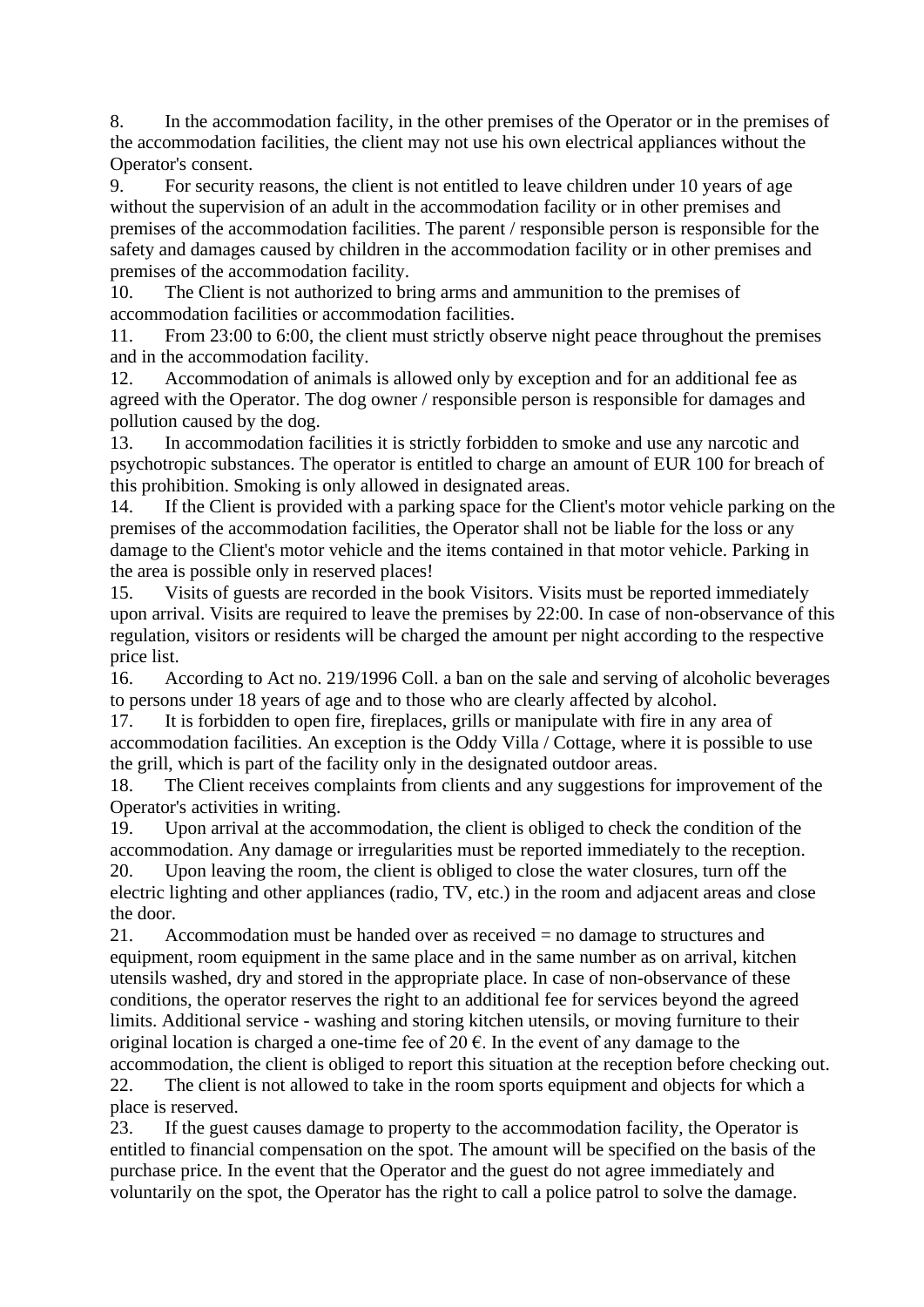24. In the event of a breach of the obligations and prohibitions referred to in this Article of the General Terms and Conditions / Accommodation Rules, the Operator is entitled to require the Client to pay a contractual penalty of  $\epsilon$  100 for each individual breach of obligations.

## **6. Withdrawal, order cancellation and cancellation**

1. The Client has the right to withdraw from the contract at any time prior to commencement of the accommodation by written notice to the Operator. Any changes to the confirmed order must be reported no later than 48 hours prior to arrival.

2. Cancellation fee for cancellation of reservation:

1. Cancellation 30 days before the date of the first service is 33% of the price of the stay.

2. Cancellation less than 3 days before the date of the first service is 100% of the price of the stay.

3. If the client does not enter the residence, he is obliged to pay 100% of the price of the stay.

3. In the event that the client arranges compensation for himself, he is exempt from the cancellation fee.

4. The operator shall be entitled to withdraw from the contract if:

1. a force majeure event or other circumstances arise for which the Operator is not responsible, which makes the performance of the contractual obligations impossible;

2. when booking the accommodation, the client has provided misleading or false information regarding the material facts for the conclusion of the contract;

3. The Operator reasonably considers that the use of its services could jeopardize the operation of the facility, the safety of third parties or the seriousness and reputation of the Operator and the accommodation facilities.

5. If the Operator withdraws from the contract, the Client is not entitled to compensation, compensation or damages.

## **7. Privacy**

1. Client in accordance with the provisions of Act no. 18/2018 Z.z. on the protection of personal data, as amended, declares that he / she has been acquainted with the rights and obligations relating to the acquisition and processing of personal data by the Operator pursuant to this Act.

2. The Client grants the Operator consent to obtaining, processing and storing the Client's personal data specified in the request for accommodation reservation in the accommodation facilities or in the order, in order to secure and provide services ordered by the Operator to the Client necessary time.

3. By providing personal data, the client gives his / her consent for their storage in the company database and information system. To ensure the protection of personal data, the Operator has prepared safety documentation. Only persons instructed in accordance with the law work with personal data.

4. All personal data collected during the visit to the Operator's website are processed in accordance with the law.

5. The Operator declares that it does not sell, trade or in any other way provide the Client's personal data to third parties,

6. In order to increase the security of the residents, the premises of the accommodation facilities are monitored by a 24/7 camera security system in accordance with the abovementioned Personal Data Protection Act.

7. The Client's withdrawal may be withdrawn in writing with or without giving a reason.